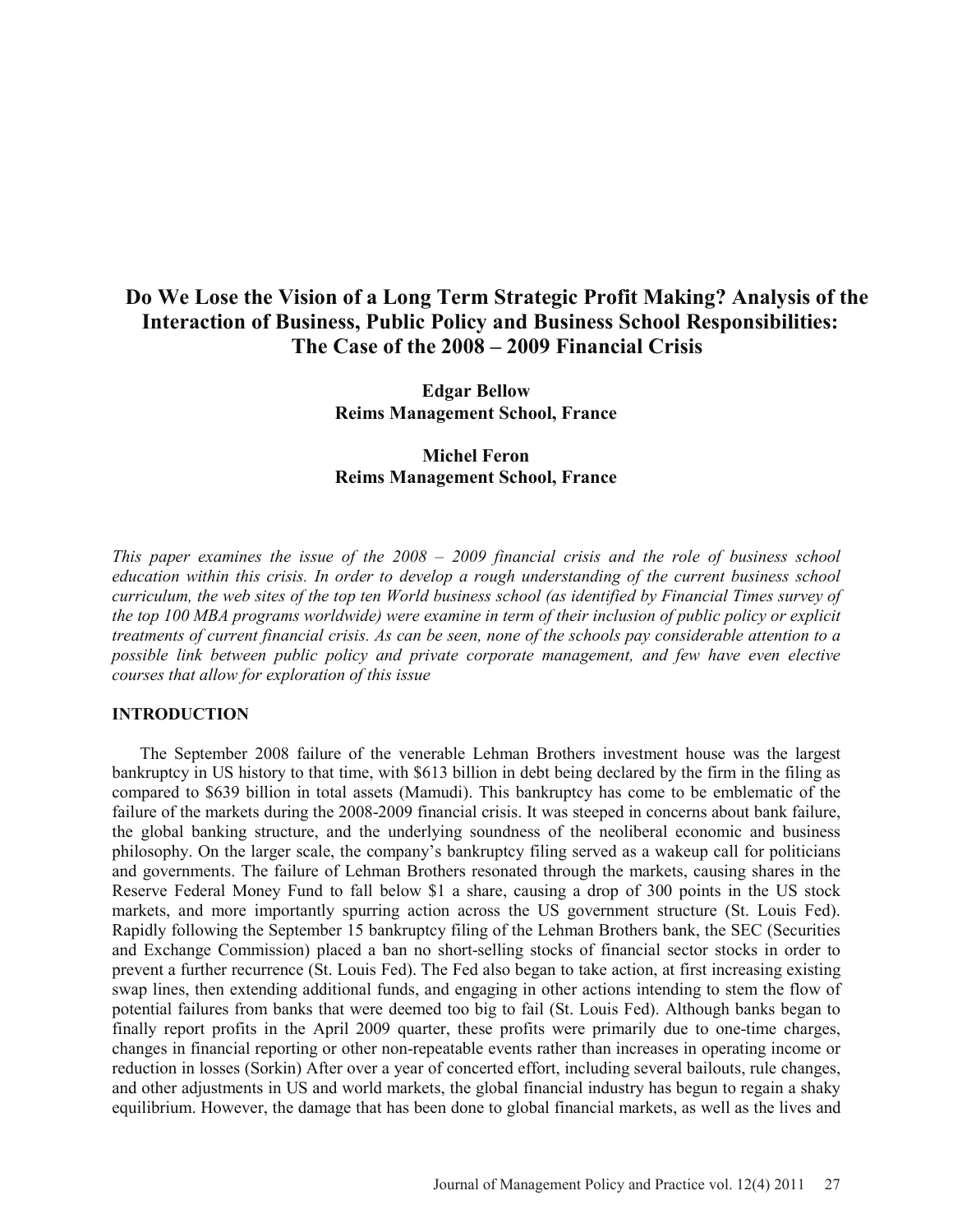livelihoods of millions of people around the world, remains, as does one pressing question. What have business schools done to prevent a recurrence in those they are training to take control of the next generation of banks, financial markets, and businesses? Are the lessons learned during this crisis being applied to the training of new business professionals? What is the eventual role of business school training in preventing a further recurrence of this disaster? This essay examines the interaction of business training and public policy training and examines how the issues raised by the global financial crisis, including risk management, corporate governance, and public policy, can be integrated into the business school curriculum.

### **THE BUSINESS SCHOOL CURRICULUM**

 The current business school curriculum is not the subject of extensive study in the literature. Although there has been some attention paid to the issue of business school curricula, most of the literature available is focused on the role of ethics and corporate governance rather than explicitly on the curricula. Although this information is important (and will be discussed below), it does not directly answer the question of what business schools are currently teaching. In order to develop a rough understanding of the current business curriculum, the Web sites of the top ten UK business schools (as identified by the Financial Times survey of the top 100 MBA programs worldwide) were examined in terms of their inclusion of public policy or explicit treatments of the current financial crisis. (At the time of study, these universities and programmes included London Business School, University of Cambridge Judge Business School, University of Oxford Said Business School, Lancaster University Management School, Manchester Business School, Cranfield School of Management, Warwick Business School, Imperial College Business School, University of Strathclyde Business School, and City University Cass Business School (Financial Times)). Of these programs, all had corporate social responsibility and corporate governance courses built into the curriculum. However, only a very few of the programs had available any type of public administration or public policy courses. The Manchester Business School did include a specialist Master's in Public Administration (MPA) (Manchester Business School). The Warwick Business School also offered an MPA program (separate from its MBA program) which provided public administration information (Warwick Business School). Finally, Cass Business School offers a series of specialist masters programs (MSc programs) which are focused on non-profit and NGO management (Cass Business School). As can be seen, none of the schools pay considerable attention to a possible link between public policy and private corporate management, and few have even elective courses that allow for exploration of this issue. Although the available course materials do not make clear how much influence the current financial crisis has had on the curriculum, there are no modules listed on any of the sites that specifically address this possibility. Thus, although this information may be integrated into existing modules, there is no indication that this is the case.

### **THE CURRICULUM AND ITS PROBLEMS**

 Compared of other levels of education, the curriculum of the graduate business program does not receive much attention (except in terms of its inclusion or exclusion of controversial topics such as business ethics). The business school is often seen not as a place to form knowledge, but simply to disseminate it to students; Knights remarks, "some conventional wisdom would see the business school as having the potential to become a leading site of knowledge production and dissemination, education or professional training just so long as it is responsive to the changing contours and processes of an increasingly demanding public within a 'knowledge-based economy. For this to occur, however, they will have to reinvent themselves (Knights 89)." That is, the business school does not currently stand as a significant force in the production or dissemination of knowledge. Instead, business schools tend to follow a set curriculum that focuses on specific structures and formats that constitute a preformed understanding of the realm of business knowledge (Knights 91). This information primarily includes introductory economics and statistical information, followed by pragmatic business information focused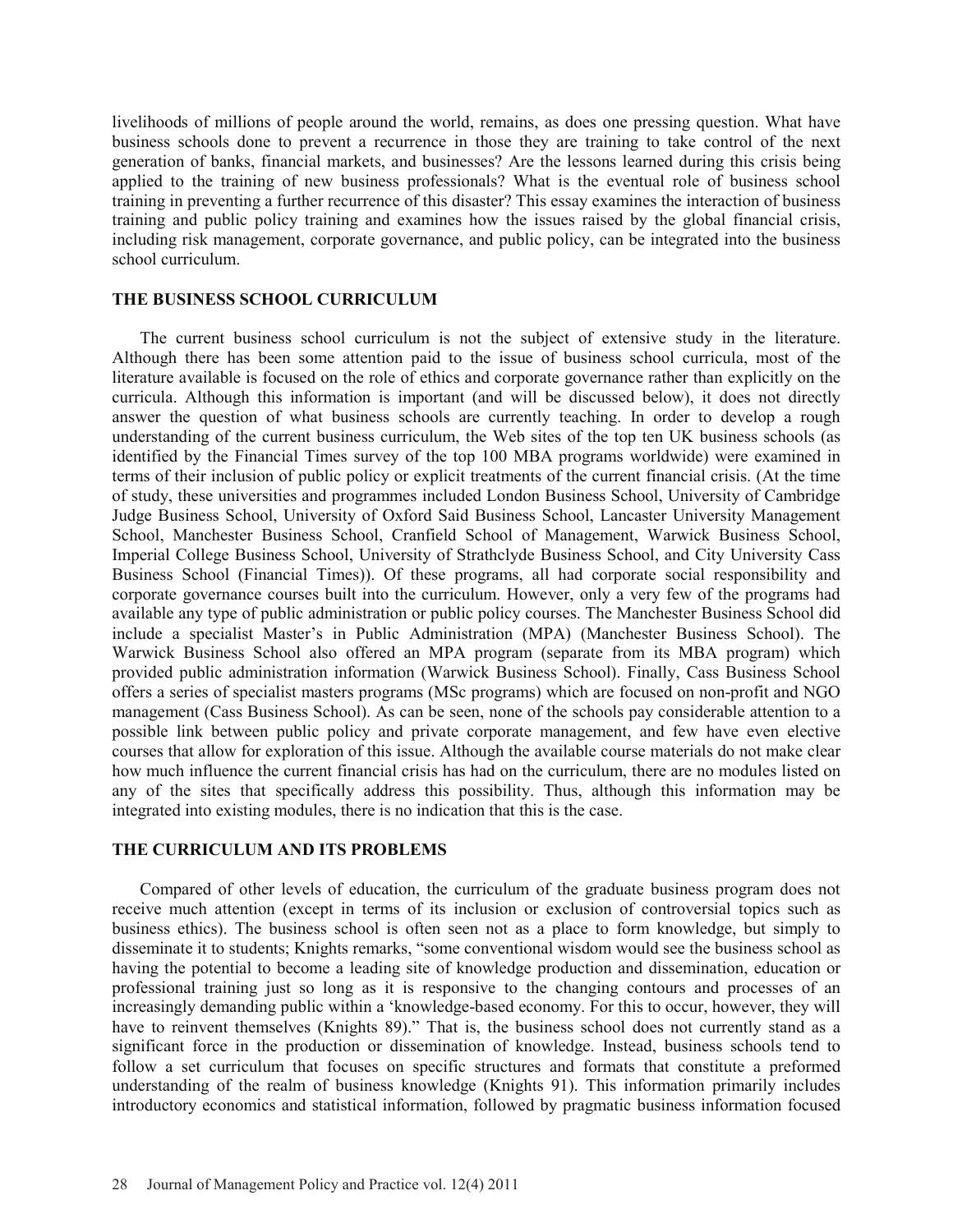on marketing, accounting, and strategy setting, according to Knights. Although most business programs do include a business ethics module or course in response to previous ethical issues within business (in particular the major corporate scandals of the late 1990s and early 2000s), there is a relatively light treatment of other business systems or other areas of knowledge, and little active knowledge production (Knights 92).

 One of the major deficiencies found in the business school curriculum by the current research is in economic literacy (a basic prerequisite for understanding the causes and effects of the current financial crisis) (Koshal, Gupta and Goyal 43). Koshal, Gupta and Goyal's economic literacy assessment of Indian MBA students in the United States found that these students (drawn from two top-ten schools and three other schools), had an average score of 64.1% (24 out of 37 questions correctly answered) (46). However, this was balanced by a distribution which included 52% undergraduate economics majors, and the lowest score was 13.5% (Koshal, Gupta and Goyal 46). This was actually lower than a general population study conducted by the National Council on Economic Education, which examined 3,512 US adults for general economic knowledge (Koshal, Gupta and Goyal 46). The economic literacy scores within the study indicated some variation; for example, students in top business schools scored higher than those in other schools, males scored slightly higher than females, and those from engineering and business and commerce backgrounds scored higher than other backgrounds (Koshal, Gupta and Goyal 47). Contrary to expectation, students who majored in economics had a slightly lower average score (62%) than those who did not major in economics in undergraduate education (65.8%) (Koshal, Gupta and Goyal 47). Although this study was conducted on Indian students, it is not likely that the undergraduate curriculum within their native universities was poor enough to occasion a significant drop in economic knowledge. However, this study indicates something of high importance to the business school curriculum – that it *cannot* be assumed that the postgraduates admitted to these programs will have an appropriate level of economic knowledge to understand the causes and effects of the current crisis or be able to integrate this knowledge into existing theoretical or practical information. This is clearly a significant problem that must be addressed within the curriculum if the mistakes that were made during the 2007-2008 financial crisis are to be avoided.

 Another area of business that should be examined is that of corporate governance and corporate ethics. In most cases, it has not been proved that the business leaders acting during most of the worst excesses of the 2007-2008 financial crisis were acting out of deliberate malice; however, it has been observed by many researchers and analysts that a lack of consideration of business ethics and corporate governance issues has played a role not only in the current crisis, but in scandals dating back at least to the US S&L scandals of the 1980s, and certainly including the scandals such as WorldCom, Tyco, and Enron in the late 1990s and early 2000s (Kennedy and Horn 77). Unfortunately, the integration of increased business ethics and corporate governance information in the business school curriculum was not reflected in the outcomes of the 2007-2008 financial crisis; although, to be fair, this increased focus (enacted only in the mid-2000s) was not integrated early enough to increase the amount of ethical knowledge in use at the top levels of the organization. However, the lack of this type of reflective curriculum can be seen in the collapse of the Northern Rock bank following its announcement of support from the Bank of England and subsequent support, one of the earliest signs of crisis in the United Kingdom (Shin 101). The Northern Rock bank experienced the first bank run in the United Kingdom since 1866, exposing a drastic shortfall not only in banking insurance coverage for depositors, but also drastic shortfalls in the basic premises of management that had been used within the bank (Shin 101). This premise was the idea of the short-term return, in pursuit of which the bank managers had become heavily invested in short-term nonretail funding and an excessive reliance on the short-term lending pool that US subprime mortgage securitizations were involved in; increasing difficulty within this market led to a sudden loss of short-term funding from the bank, and the bank, which had run a short reserve, was caught short when retail depositors began to withdraw their funds (Shin 102). In this case, it is the focus on short-term funding and profits, rather than the precise way in which the funding was pursued, that should be the focus of improved ethical examination in this area. Many researchers, including Knights, Kennedy and Horn, and Rubin and Dierdoff, have remarked that business ethics education within the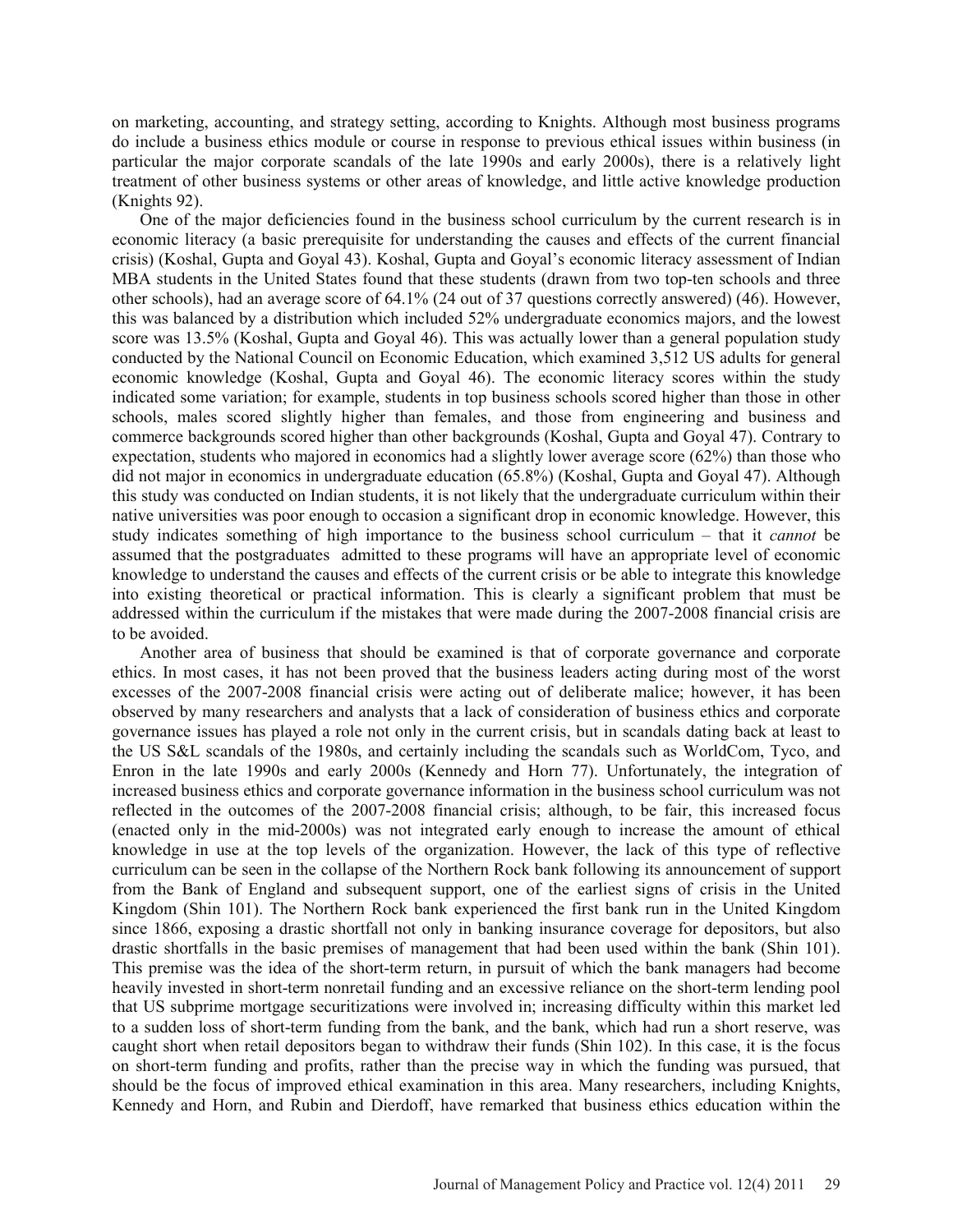business school environment does not question the basic underlying model of business; questioning this basis could lead to improved outcomes in terms of longer-term stakeholder views.

 Unfortunately, other areas of the business school curriculum may also not provide the background required to students in order to allow them to integrate this information. Rubin and Dierdorff note, "recent critics contend that the MBA is wholly out of touch with the "real world" and the needs of practicing manners. More specifically, these criticisms appear to converge rather clearly on a single pressing issue confronting contemporary graduate management education: relevancy (Rubin and Dierdorff 209)." Rubin and Dierdorff examined the module content of MBA programs offered at 373 United States schools accredited by the AACSB. These courses were then classified according to six identified competency categories which were derived from research regarding the current areas of required knowledge for management in the active business environment (Rubin and Dierdorff 214). The findings of this study indicated that coverage of the identified competency areas varied widely; managing logistics and technology received a percent-coverage benchmark of only 10.61 as compared to the highest scoring management-decision making processes, which received a percent coverage benchmark of 19.66% (Rubin and Dierdorff 214). The findings also found that of universities, there was a wide range of coverage of courses within specific areas; for example, 64.88% of universities within the study had only a single course offered in the managing human capital competency category; managing decision making processes (52.28) and managing strategy and innovation (55.50%) fared almost as badly (Rubin and Dierdorff 215). This indicates that there are significant gaps between the market expectations of MBA graduates and the actual content to which they are being exposed. (At least, this is the case in the United States; there is no similar research available in the context of the United Kingdom, although business school policy and curriculum is very similar between these two countries). This study is echoed by research by Clinebell and Clinebell, who note that the constant conflict between academic rigor and the sort of real-world training that is considered being appropriate in management training can often cause significant gaps in training. Although an approach of using executive professors, or real-world executives who teach part-time in the academy, is presented as one way in which this difficulty can be rectified, it is not clear that the use of executive professors actually does much good in this setting (Clinebell and Clinebell 103).Thus, even excepting the problem of public policy and financial understanding, business schools are already not teaching the material required to make effective managers of their students, and it is not clear how this information can be effectively introduced in the current setting – this, plus the emphasis on putative real-world training, means that students have neither the academic nor the practical knowledge needed to overcome the challenges of modern business.

 A different view can be gathered of the business school curriculum from Bohanon's discussion of curricular themes. Bohanon's themes, which emerged during the period of 1900 to 1930 (the start of formal business education in the United Kingdom and the United States) and many of these themes continue to be the focus of the modern business curriculum. One element of this development has not held consistent however; whole Bohanon (240) notes that early development included an emphasis on economics and the social sciences, focus on economics has shrunk while in many cases social sciences (including organization development and other areas of applied social sciences) has grown. However, the debate regarding corporate social responsibility, which emerged early within the discussion of the appropriate curriculum for business schools and one which is highly relevant in this case, has remained a constant feature of business school curriculum debates (Bohanon 243). However, Bohanon does not indicate a strong basis in the early development of business schools for promotion of long-term understanding of capital development, markets, and financial crises (although to be fair, during the period which Bohanon was discussing the understanding of these events was relatively limited in and of itself). However, it should also be considered that business school curricula and the knowledge contained within them do not stay consistent, but rather change over time as new theoretical and practical frameworks are identified (Dosi, Faillo and Marengo 1179). For example, the development of core capabilities was not immediately integrated into the business curriculum, but only began to appear after the capability-based view of the firm (which focuses on specifically human resources while developing a resource-based view) was accepted within the business literature (Dosi, Faillo and Marengo 1179). Thus, the lag between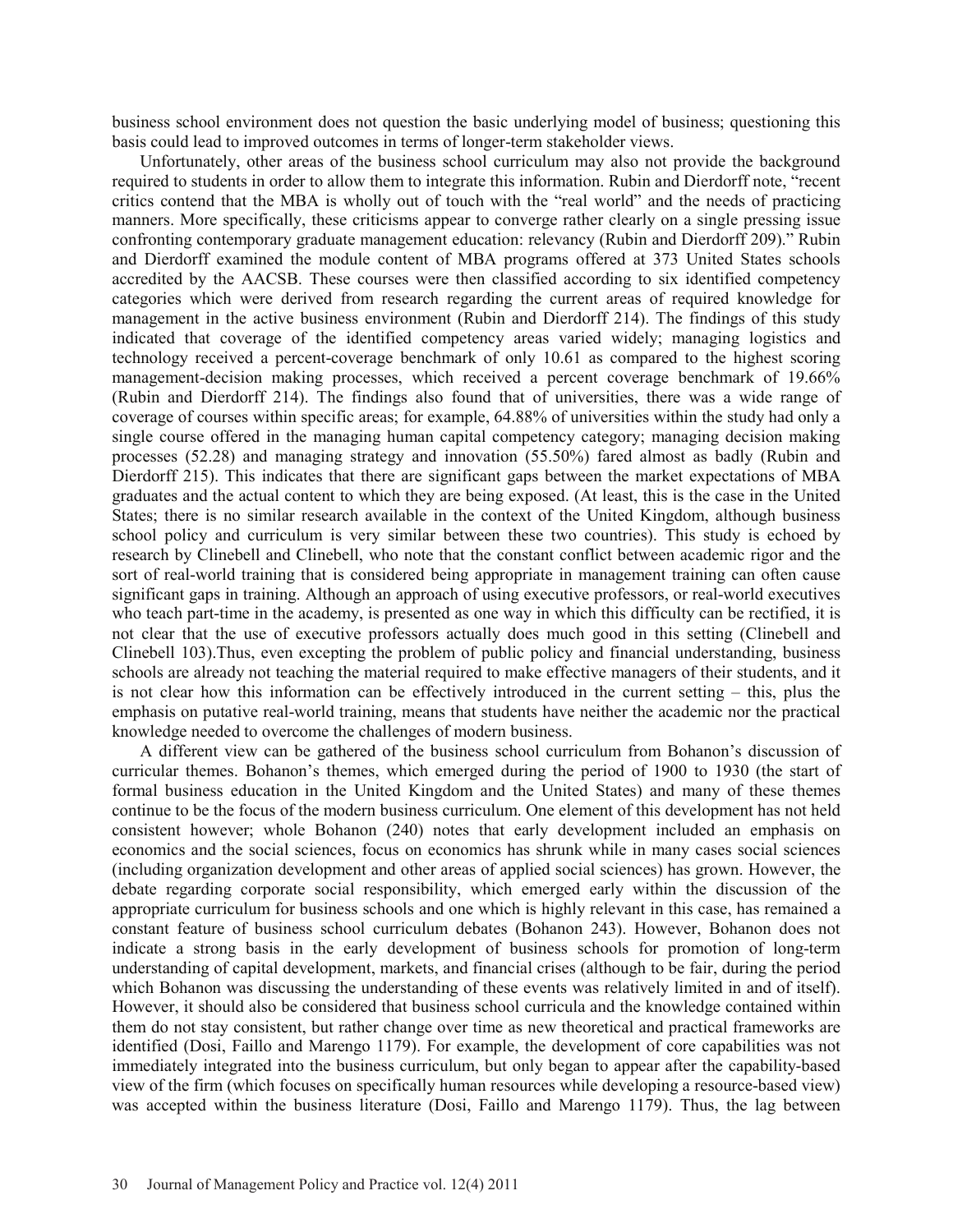occurrence (whether this is a real-world occurrence or emergence of a theoretical framework) is one way in which the curriculum is controlled in order to provide time for the analysis and understanding of the material before packaging and presentation to students. This is a point that should be considered carefully in this case; as the financial crisis, although it has abated, is still ongoing, it is difficult to determine whether this is an appropriate inclusion for the curriculum of a given business school in-depth at this time.

### **IS ACCREDITATION THE ANSWER?**

 As noted above, the business school curriculum is not guaranteed to include either important theoretical knowledge, such as an understanding of economic principles, or important practical knowledge such as human capital management – it does not even address the issue of public policy, and both graduate and post-graduate treatment of non-profit management is weak. This could be addressed using a more consistent curriculum development and standardization process. Unlike other areas of professional practice such as medicine or law, there is no formalized central accreditation body for business schools to enforce quality and curriculum. This lack of central oversight, which means that business schools are generally covered by the accreditation of the university of which they form a part, means that there is no way to centrally examine quality of the education being provided. Is accreditation a means to move forward in ensuring business school quality? The American accreditation board AACSB (Association to Advance Collegiate Schools of Business) may provide a template for integration of accreditation into the UK system of business schools – however, its actual standards fall far short of the requirements for prevention of further damage to the global finance system. The AACSB accreditation standards include strategic management standards (intended for the management standards of the school itself, rather than for the curriculum); continuous improvement of the school offerings; and curriculum management (AACSB). The AACSB standards do have specific knowledge and skill areas which must be addressed within the curriculum of an accredited business control. This includes the following general skills - "Communication abilities; ethical understanding and reasoning abilities; analytic skills; use of information technology; dynamics of the global economy; multicultural and diversity understanding; reflective thinking skills (AACSB 71)" – as well as management specific skills including "ethical and legal responsibilities in organizations and society; financial theories, analysis, reporting, and markets; creation of value through integrated production and distribution of goods, services, and individuals… domestic and global economic environments of institutions (AACSB 72)." Thus, the AACSB standards do provide the appropriate level of control of curriculum that could improve business school response to the type of situation presented by the 2007-2008 currency crisis, by emphasizing inclusion of ethical understanding, general economic knowledge, and domain-specific economic knowledge.

 However, as the AACSB accreditation program is voluntary, it cannot be used as a full model of effective management of the curriculum to include awareness of issues involved in the current situation (AACSB). Although this could be overcome by simply modifying a British accreditation program to be mandatory (or to privilege accredited schools over unaccredited schools), there is a more serious problem with the AACSB accreditation model. Specifically, there is no evidence available within the literature that it actually improves the understanding of the economic situation or reduces tendency toward risky behaviours. In fact, the universities included in much of the research were specifically AACSB accredited universities (Koshal, Gupta and Goyal; Hodge and Greve). Thus, the use of accreditation cannot be looked to as a fix for the gap in knowledge, although it may be a useful tool to standardize curriculum and improve the application of business school knowledge to the real world.

### **INTERACTION WITH PUBLIC POLICY**

 One major criticism of the current business school curriculum is that it does not involve significant public policy components generally; although there are sometimes program tracks focusing in nonprofits or public policy management within a business school where students may be offered course material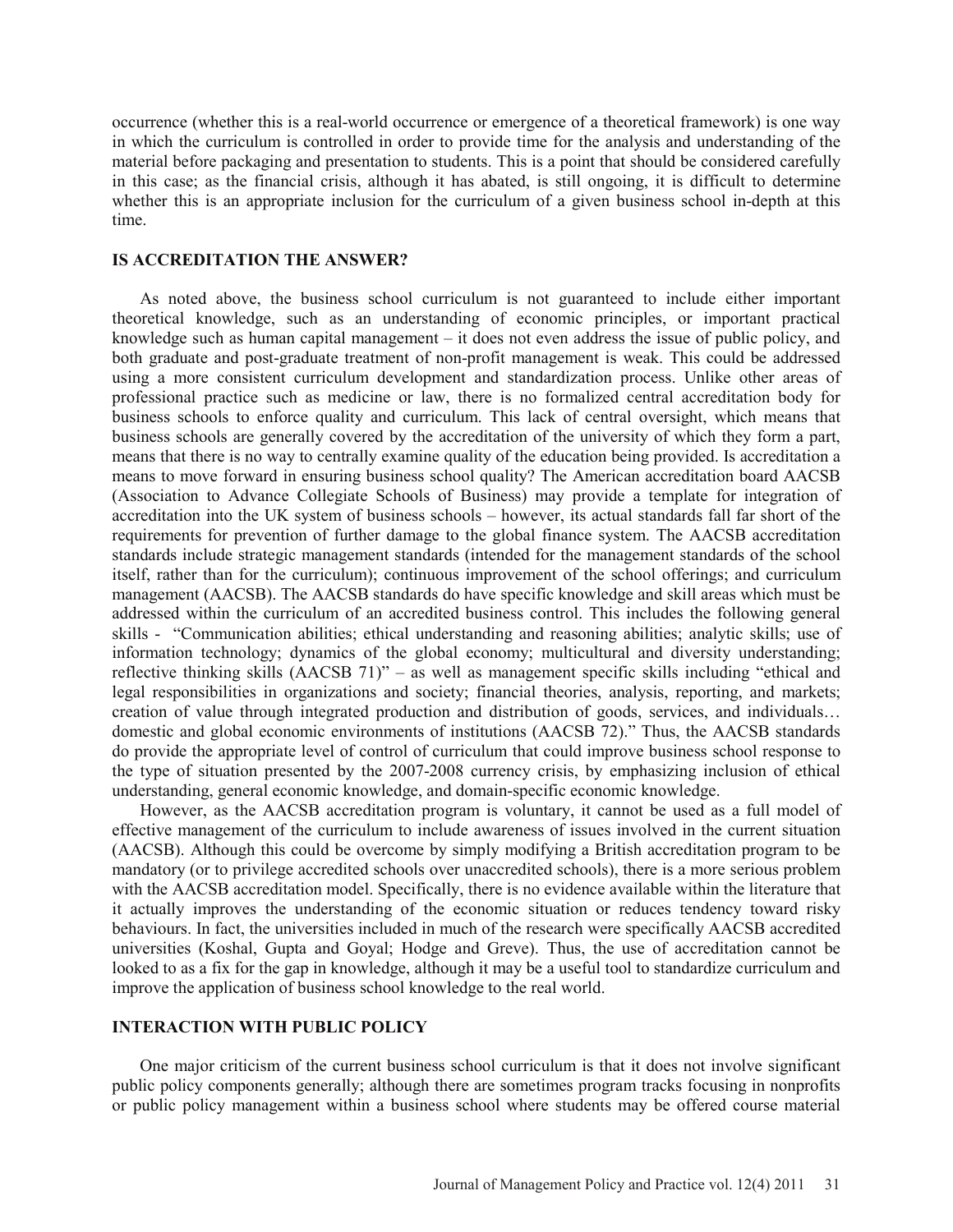pertaining to this area, it is not a general characteristic of the curriculum. There is also little evidence of the discussion or understanding of the public sector or public policy in undergraduate education, according to a case study from the Netherlands (Meijs, Ten Hoorn and Brudney 80S). Thus, it cannot be presumed that students will have an appropriate education in public policy based on their undergraduate education. It stands to reason that there are, and should be, differences between business and public policy education. For example, research has indicated that even though there are many similarities between the leadership styles, tasks and roles of the non-profit and for-profit leader, there are also many differences (Thach and Thompson 356). In an examination of 23 leadership competencies in Thach and Thompson's study, the top three competencies (honesty and integrity, being collaborative, and developing other) were consistent between public or non-profit and private corporate leaders (Thach and Thompson 363). However, from that point the rankings diverged; however, in both cases accounting and finance were ranked near the bottom (with for-profit leaders ranking this competency at 20 and non-profit leaders ranking it at 19). This indicates that basic finance is not an issue that plays a significant role in the training and development of business skills for leaders, either corporate or non-profit – thus, even integration of public policy knowledge may not increase the ability of the corporate leader that emerges from an MBA program in regard to large-scale economic issues. There are also conflicts between the current business school curriculum and focus and recommendations for public policy. For example, many business schools focus on entrepreneurship as a means of economic development (Clinebell and Clinebell 102), and this is seen as a core competency of business schools. However, economic and public policy research suggests that this is actually an inappropriate focus (for both business schools and public policy makers) due to a simple fact: most individuals do not have the creativeness, innovative ideas, or drive required to make a successful high growth business (Shane 141). Shane's analysis convincingly argues that the current public policy stance regarding entrepreneurial activity is misguided, due to the high failure rate and low employment rate, as well as low growth rate, of most entrepreneurial businesses; instead, he states, finding ways to start or increase the efficiency of a few high-growth businesses will be a more effective way to develop the business capabilities of a given person or group of people. Thus, business schools and public policy have a common ground in this regard, and this should be considered when examining the appropriate approach to entrepreneurship. This is just one example of congruent interests and areas of study between business and public policy.

 There is evidence within the literature for supplementing management education with supporting or complementary disciplines such as public policy. For example, Learmonth and Reedy examined the contribution of widening the business school curriculum in order to encompass more than the current standard of neoliberal economics and organization. They remarked, "We believe that, within most business schools at the moment, the normative western values of competitive individualism are typically encouraged, in some cases even before students set foot within them. For example, in promoting themselves to potential students, business schools typically construct the value of management qualifications solely in terms of their ability to confer competitive advantage in the pursuit of individual wealth, status and power (Learmonth and Reedy 242)." This leads to a focus within business schools solely on profit and shareholder advantage (the Anglo-American business model); while the authors do acknowledge that corporate social responsibility and business ethics are discussed within this structure, it is rare that business schools actually address the underlying ethics of the profit motive (Learmonth and Reedy 242). Learmonth and Reedy see the introduction of alternative organisations – that is, alternatives to the neoliberal form of organization which focuses on radical individualism, such as the cooperative movement or other alternatives – as one way in which the business school curriculum could be widened in order to promote healthier development of organizational models (Learmonth and Reedy 244). The authors also suggested that business schools do not need to overwhelmingly emphasize the maximization of profit as the sole purpose of business; instead, focuses such as public or social entrepreneurship (in which there is another goal than profit maximization) or even self-sufficiency or individual autonomy, can take a role in the planning and execution of business plans (Learmonth and Reedy 244). These types of alternative organizations, such as the Mondragon Corporacion Cooperativa, worker's co-operative network established in the 1950s and now consisting of 228 different cooperatives in the Basque region of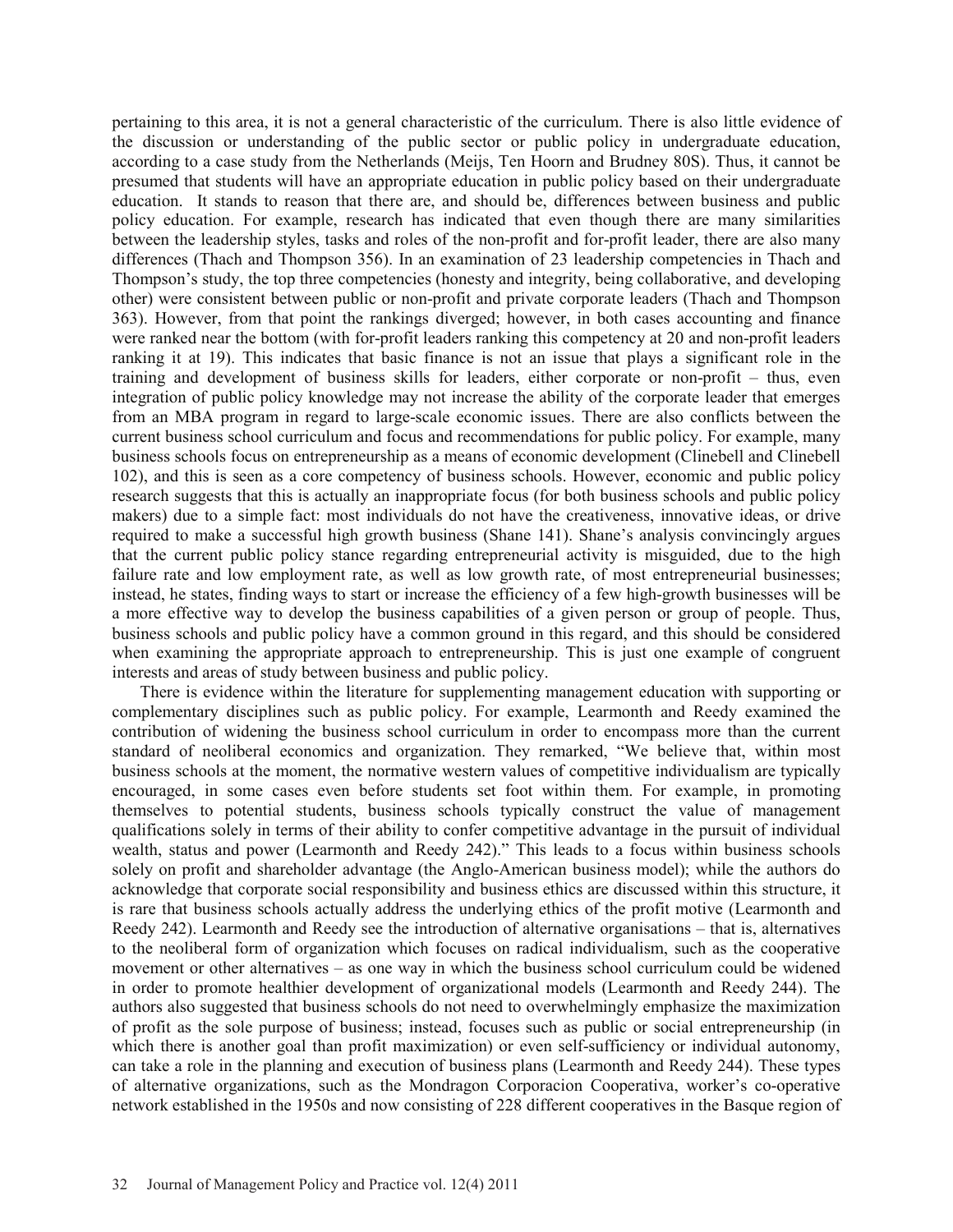Spain, can provide alternative views and ideas of what the motivations and methods of business should be (Learmonth and Reedy 248). However, under a specific understanding of the alternative organization, the public sphere could be considered to be a type of alternative organisation that could be covered under these recommendations. This is due to the different purpose of the political and public sphere (such as increasing material well being, ensuring human rights, or other purposes, which differ from organisation to organisation), as well as the differing social, commitment and hierarchal structures within these organisations. The authors suggest that, rather than addressing alternative organizations outside the existing curriculum, there should be integrated into existing materials, in order to ensure that these can be considered to be part of the main curriculum (Learmonth and Reedy 252). The authors also suggest that the use of alternative organisations as a learning tool could lead to a better understanding of the social issues and impacts of their business decisions, which would be ideal for the introduction of the issues involved in the 2007-2008 financial crisis.

 The extension of the business school curriculum to the public policy realm also raises the question of whether this would lead to improved public-private partnerships. The public private partnership is a partnership between governmental bodies and private sector organizations, and are commonly used to engage in activities where private sector organizations may be seen to be more efficient in a given area due to specific delivery efficiencies, increased skill, or other improved areas of efficiency (Hodge and Greve 546). (There can of course be other reasons for public-private partnership, such as a commitment to business development or a desire to drive employment within an area). The current research indicates that there are some conflicting results regarding the effectiveness of the public private partnership (Hodge and Greve 546). Hodge and Greve focused on public-private long-term infrastructure projects, one of the most commonly used areas for public-private partnerships worldwide, in order to identify the overall successfulness or unsuccessfulness of this type of partnership. They found that there is no clear agreement within the literature regarding the success of these type of partnerships; while much success could be found in this area, there were also a high degree of failures reflected within the literature, due to specific issues such s budgeting, planning, and organisational conflicts between the public and private actors (Hodge and Greve 552-553). Ultimately, they concluded that there was simply not enough research on public-private partnerships to provide a robust estimate of the potential for effective application of private enterprise models to public works projects. Thus, integrating public policy and administration knowledge into the business school curriculum could help to enhance the overall effectiveness of business as well as integrating a long-term view of profit handling and appropriate business methods.

#### **RECOMMENDATIONS**

 This analysis has yielded a wealth of information regarding the potential benefits of specific improvements to the business school curriculum that could help prevent a repeat of the 2007-2008 financial crisis. It has also introduced a few alternatives that may not prove to be effective within this context. Overall, there is significant evidence that integrating public policy and administration knowledge into the business school curriculum, along with enhanced economics, understanding of alternative organisational forms, and more in-depth business ethics and corporate governance knowledge, could provide an improved business curriculum that would help the students avoid the ethical and management issues of the past and help to mitigate the possibility of a repeat of the 2007-2008 currency crisis. However, there is no particular evidence that an accreditation program (or at least, a voluntary accreditation program in the model of the AACSB) would be beneficial in increasing performance. Specific recommendations for the business school curriculum are addressed below.

#### **CURRICULUM ENHANCEMENTS**

 The major area of recommendations for this discussion is in academic improvements to the curriculum offered within business schools. First, there were a few areas of basic lack of knowledge displayed by some students which must be addressed; specifically, the issue of basic economic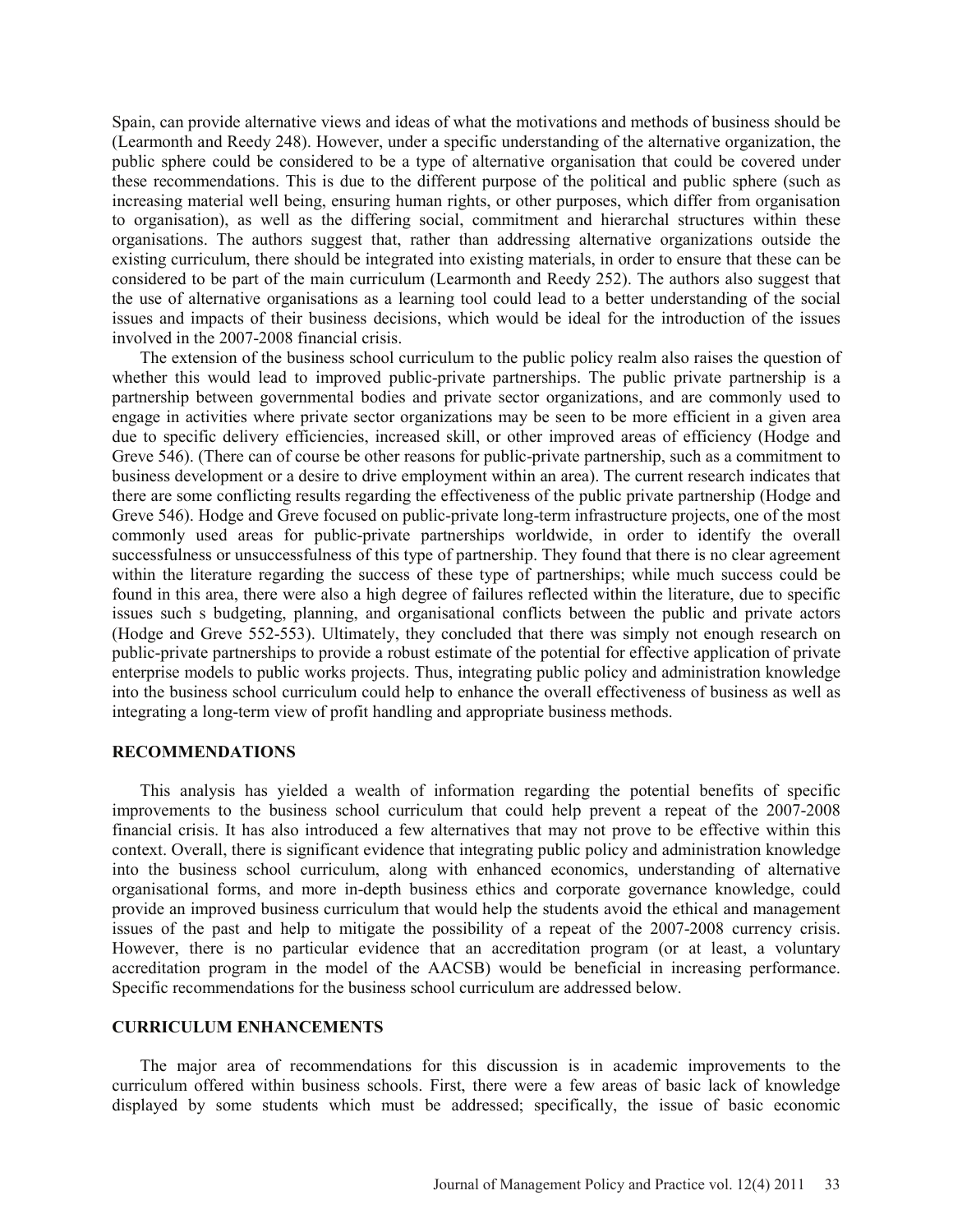knowledge. It is essential that business students and graduates should have a firm grasp on the concepts of economics in order to allow them to effectively manage businesses and not engage in inappropriate economic behaviour. Thus, the improvement of basic and advanced economics curricula is suggested.

 Second, there is the issue of the focus on neoliberal economic and organisational forms which has overtaken many business schools, if not most. This will be addressed in two ways. First, the consideration of alternative organisational forms (at least including economic co-operatives and public and non-profit organisations) should be taken seriously, and these alternative organisational forms should be addressed in a way that emphasizes the goal of reducing short-term profit seeking behaviour. This should be accompanied by a reduction in pre-enrolment and post-enrolment emphasis on personal gain and individualism and increased emphasis on other goals of business such as achieving a specific social good.

 A third recommendation is that an integration with a public policy curriculum should also be pursued in order to allow students to understand and integrate understanding of the political and non-governmental actions involved in the market. This would reduce the emphasis on individualist neoliberal economics, and would also increase the potential for effective public-private partnerships. However, this integration of public policy knowledge would most importantly provide students with an increased understanding of the global nature of business and its connections with the public sphere.

 Finally, material explicitly concerning the missteps that led to the 2007-2008 financial crisis should be integrated into the curriculum as this information becomes available. This is expected to be a matter of ongoing research and debate over a long period of time, and as such specific theories do not need to be addressed until they have been fully examined. However, the consideration of these theories can provide students with an increased understanding of why it is important to cultivate alternative motivations and longer-term time horizons for their own leadership exercises, as well as providing practical lessons on issues like risk management, corporate governance and ethics, and other important areas of knowledge. However, it should not be expected that this will be effective immediately in terms of prevention of future economic unrest – as with the scandals of the early 2000s, it will take time for this information to be fully integrated into the active business world.

#### **ACCREDITATION**

 This report did not yield significant evidence that accreditation as modelled by the AACSB has proved to be effective in making the changes required in the UK business curriculum. In fact, research demonstrated that students at AACSB-accredited universities were no more informed in terms of basic issues for prevention of further economic distress. The program was also voluntary, limiting its effectiveness. Although an accreditation program may be desirable for general improvement of business school curricula and outcomes, it is not considered to be effective in this case. Thus, this is not recommended.

### **TIME PERIOD**

 As might be imagined, the 1-year business school program is already an exceptionally busy year that many students may have trouble integrating. The researcher feels that by adding an additional requirement for enhanced understanding of economics and ethics and corporate governance, as well as the integration of a public policy component to the business school structure, it will prove to be overwhelming for many more students. The researcher proposes that an addition of a second year to the business programme would be beneficial for students, who would have more time to study and absorb information before returning to the workplace to practice these skills. This would allow the business school curriculum more time to develop an understanding of business that could be used to improve outcomes and increase the responsible governance of large corporations by the business leaders that emerge. The 2-year curriculum is commonly used within US business schools, with core modules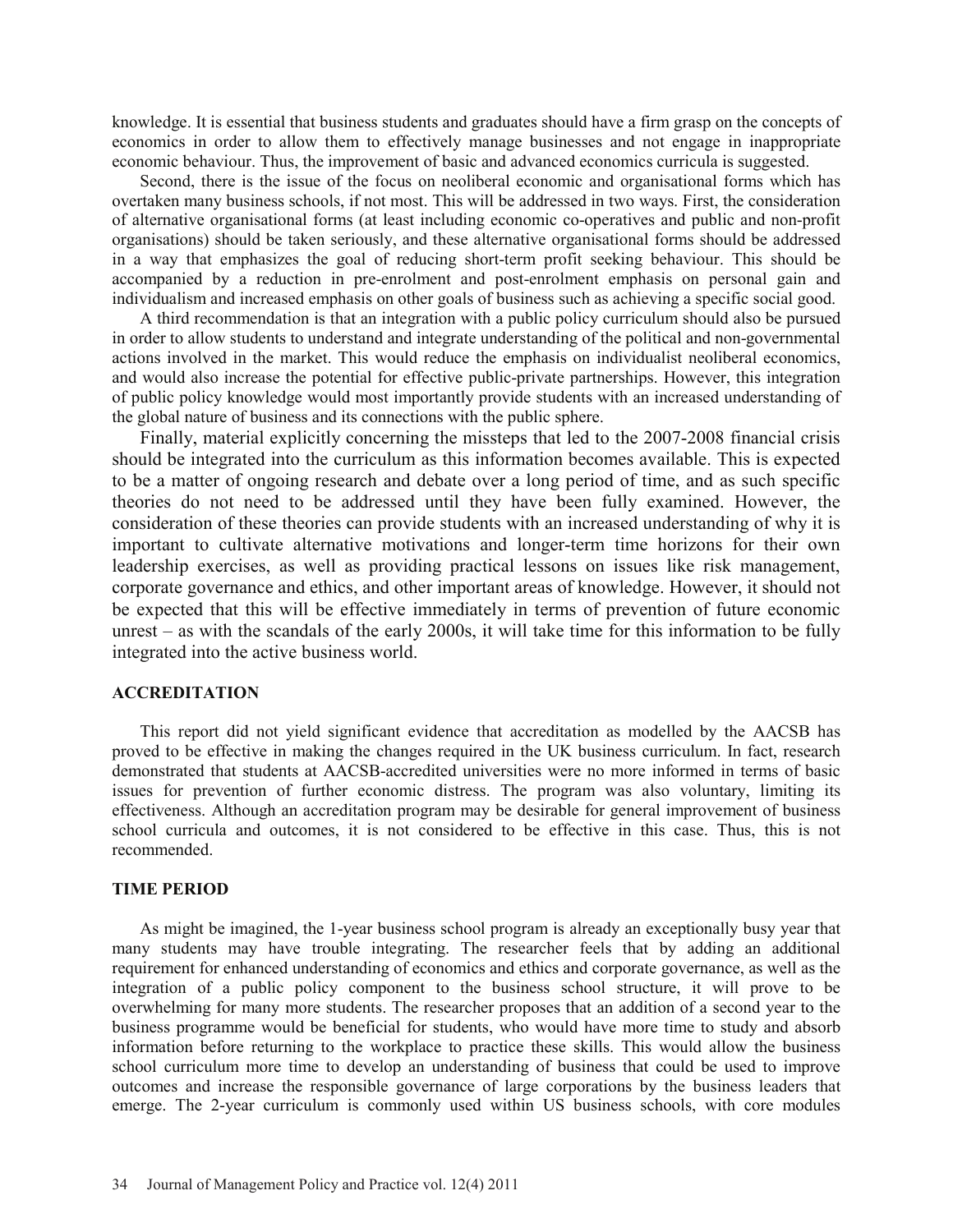occurring within the first year and elective modules occurring in the second. This structure could be very beneficial to British students as well. Thus, the final recommendation of this report is that in order to accommodate the changes made in the curriculum structure and emphasis that the MBA program timeline should be extended from one to two years.

### **CONCLUSION**

 This paper has conclusively shown that the current business school curriculum is not sufficient for creating a full understanding of the climate of global business and the ways in which it can fail. Instead, the future business leaders currently enrolled in graduate business programs are probably still learning many of the same failed strategies that their predecessors were taught. Most business schools also continue to not emphasize a connection between business and public policy, allowing for a continued lack of understanding of how the civil and governmental spheres interact and influence each other. It is essential that these problems should be rectified immediately in order to prevent, as far as possible, a recurrence of the current conditions of global financial crisis. The recommendations provided by this report will allow for business schools to modify their curriculum in order to provide the business world with more qualified future leaders who understand the importance of placing sustainable growth over immediate growth. The introduction of a second year to the business school curriculum is sure to prove controversial for both schools and students enrolled in these schools. The intensely pragmatic education stressed within the business school environment, and the focus on cost and time efficiency, is likely to moderate against adoption of this suggestion by both schools and students. However, it is well worth considering that effective development of human capital is one of the first steps in effective development of the modern business – thus, it is worth the time to train business leaders appropriately in order to ensure that they can continue to guide business through such difficult periods without making the same missteps that their predecessors faced. Even though GDP is beginning to return to normal, house sales are picking up and in general the economic situation of both the United Kingdom and the world is a cheerier picture overall, this is not to indicate that there should be a reduction in concern regarding the potential for a repeat of this incident. Instead, business schools should assume that a potential market failure of this magnitude *will* happen again, and begin to train their graduates to work with public policy and longer term economic information in order to help prevent this recurrence.

# **REFERENCES**

AACSB. *AACSB International*. 2009. 12 October 2009 <http://www.aacsb.edu/accreditation/standards.asp>.

—. "Eligibility Procedures and Standards for Business Accreditation." 2009. *AASCB*. 12 October 2009 <http://www.aacsb.edu/accreditation/standards.asp>.

Bohanon, Cecile E. "Persistent themes in colleges of business." *Journal of Education for Business* (2008): 239-245.

Cass Business School. *MSc Courses & Masters Degrees*. 2009. 13 October 2009 <http://www.cass.city.ac.uk/masters/courses/index.html>.

Clinebell, Sharon K. and John M. Clinebell. "The tension in business education between academic rigor and real-world relevance: The role of executive professors." *Academy of Management Learning & Education* 7.1 (2008): 99-107.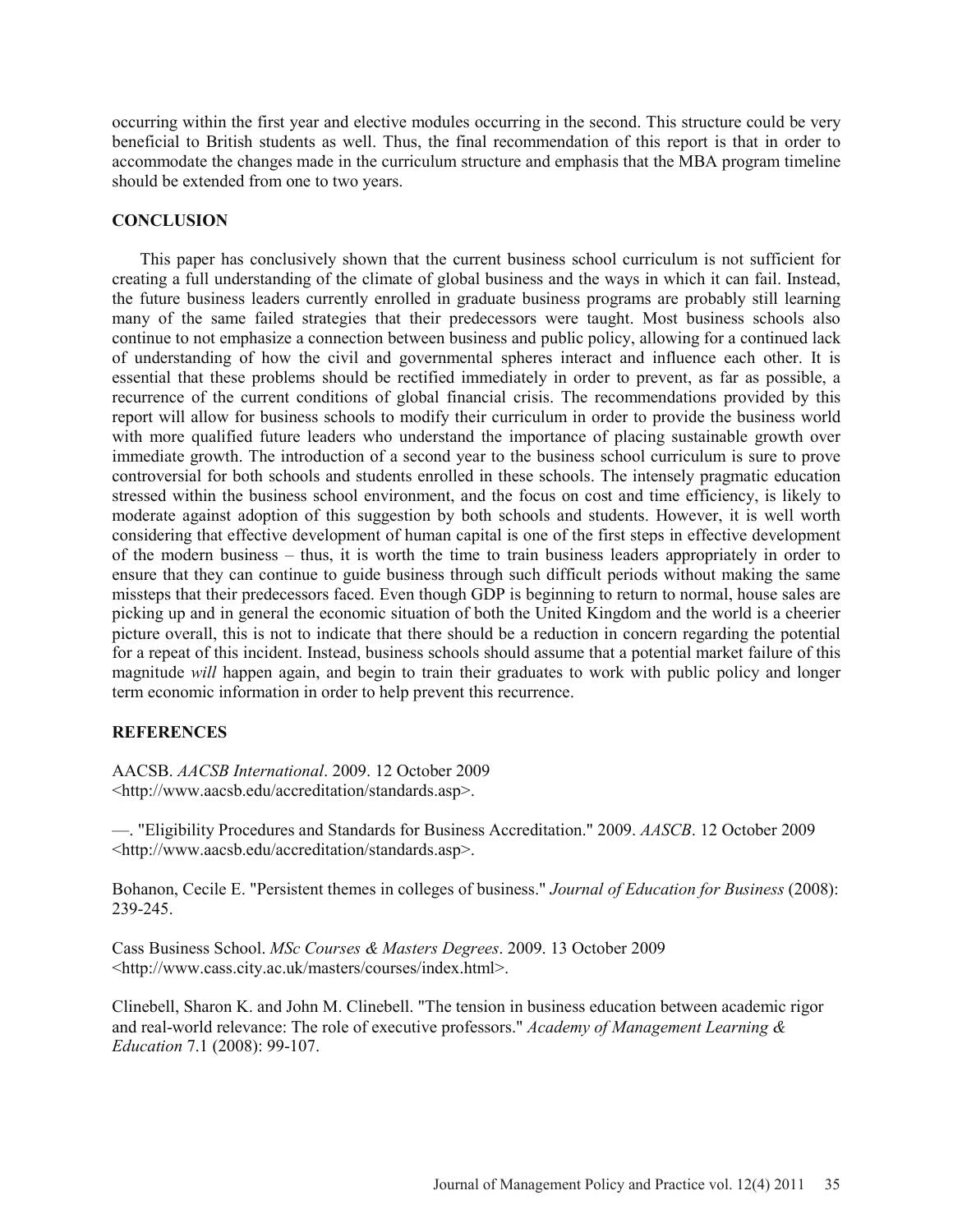Dosi, Giovanni, Marco Faillo and Luigi Marengo. "Organizational capabilities, patterns of knowledge accumulation and governance structures in business firms: An introduction." *Organization Studies* 29 (2008): 1165-1185.

Financial Times. *Business school rankings and MBA rankings from the financial times*. 2009. 12 October 2009 <http://rankings.ft.com/businessschoolrankings/global-mba-rankings>.

Hodge, Graham A. and Carsten Greve. "Public-private partnerships: An international performance review." *Public Administration Review* (2007): 546-558.

Kennedy, Michael J. and Leland C. Horn. "Thoughts on ethics education in the business school environment: An interview with Dr. Jerry Trapnell, AACSB." *Journal of Academic Ethics* 5 (2007): 77- 83.

Knights, David. "What knowledge or knowledge for what? Reinventing the Business School." Scarborough, Harry. *The Evolution of Business Knowledge*. Oxford: Oxford University Press, 2008.

Koshal, Rajinder K., et al. "Assessing economic literacy of Indian MBA students." *American Journal of Business* 25.2 (2008): 43-52.

Learmonth, Patrick and Mark Reedy. "Other possibilities? The contribution to management education of alternative organizations." *Management Learning* 40.3 (2009): 241-258.

London Business School. *Welcome to London Business School*. 2009. 12 October 2009 <http://www.london.edu/>.

Mamudi, Sam. *Lehman folds with record \$613 bilion debt*. 15 September 2008. 14 October 2009 <http://www.marketwatch.com/story/lehman-folds-with-record-613-billion-debt?siteid=rss>.

Manchester Business School. *Specialist Masters*. 2009. 13 October 2009 <http://www.mbs.ac.uk/specialist/courses.asp>.

Meijs, Lucas C.P.M., Esther M. Ten Hoorn and Jeffrey L> Brudney. ""The other side of the coin": What do business schools teach the typical business undergraduate about the nonprofit sector? A case study from the netherlands." *Nonprofit and Voluntary Sector Quarterly* 36.4 (2007): 80S-97S.

Rubin, Robert S. and Erich C. Dierdorff. "How relevant is the MBA? Assessing the alignment of required curricula and required managerial competencies." *Academy of Management Learning & Education* 8.2 (2009): 208-224.

Shane, Scott. "Why encouraging more people to become entrepreneurs is bad public policy." *Small Business Economics* 33 (2009): 141-149.

Shin, Hyun Song. "Reflections on Northern Rock: The Bank Run that heralded the Global Financial Crisis." *Journal of Economic Perspectives* 23.1 (2009): 101-119.

Sorkin, A.R. *Bank profits appear out of thin air*. 20 April 2009. 14 October 2009 <http://www.nytimes.com/2009/04/21/business/21sorkin.html>.

St. Louis Fed. *The Financial Crisis Timeline*. 22 October 2009. 22 October 2009 <http://timeline.stlouisfed.org/>.